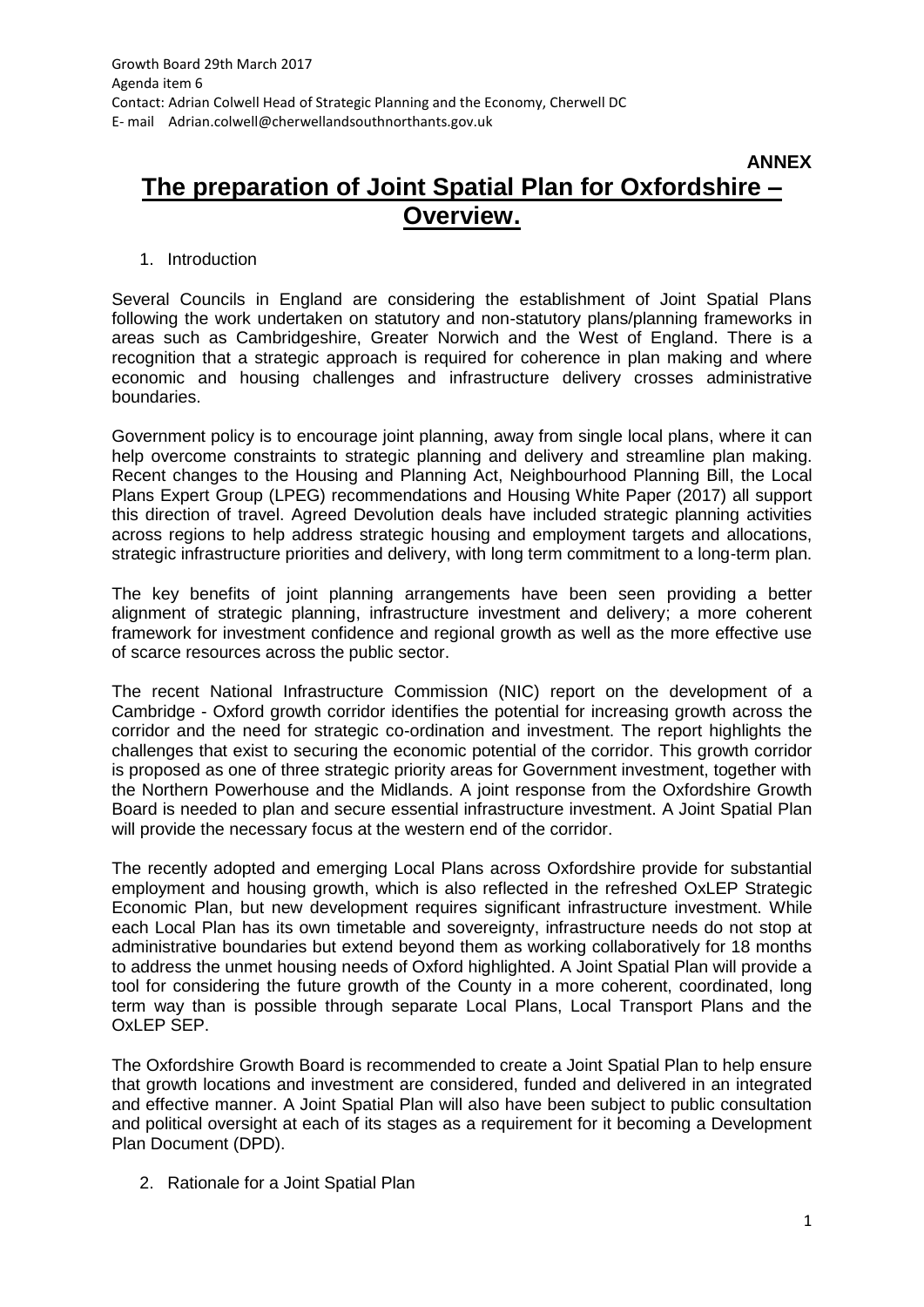A Joint Spatial Plan (JSP) for Oxfordshire is proposed for development by the six local authorities in County including the County Council to bring together the different responsibilities for Planning, housing, employment, transport, minerals and waste.

Its purpose is to provide a strategic, overarching vision and framework to help deliver the number of new homes, land for employment purposes and the supporting infrastructure that we anticipate will be needed over the next 30 years. By working on this strategy together, the aim is to ensure that development is sustainable and takes account of the fact that people live, work and travel across council boundaries, which means that what happens in one area affects its neighbours.

By being clearly linked to a statutory process (and reflecting the direction of travel set out by the DCLG in the Housing White Paper February 2017) it will have public accountability & transparency in a way that the Post SHMA process did not.

3. Joint Spatial Plan Content and Scope

We recognise that what happens in one District affects its neighbours and because the Government imposes a duty on adjoining local authorities to co-operate, the six councils in Oxfordshire have agreed to work together to consider strategic planning matters more closely.

Most Joint Spatial Plans include the full range of planning topics, including housing, employment, commercial, leisure and other uses, transport and infrastructure, and environment. However, there is currently no standard template for the content of Joint Spatial Plans so the scope is for the working group and Oxfordshire Growth Board to determine.

The six councils agree that it is important to understand the needs of the Oxfordshire housing market area in a way which provides clarity for detailed plans and avoids duplication of costs and effort. Through the Joint Spatial Plan, as a strategic plan establishing the Development Framework for Oxfordshire, the six councils will have prepared a framework to guide the long-term growth in housing and employment, through transport and utilities investment, whilst respecting the environment across Oxfordshire.

The Joint Spatial Plan will set out the spatial strategy (where things should go and why) that identifies the best locations where new growth might be located across Oxfordshire, based on a regularly updated housing market assessment. It will have taken key decisions within which Local Plans will then sit and help speed up their preparation and revision, as well as shaping the delivery of the Local Transport Plan and the OxLEP SEP.

It is proposed that the Joint Spatial Plan should:

- Consider longer term planning by building on the current planned growth of each Local Plan (2011-2031) and providing a strategic view on strategic objectives and priorities between 2031 and 2050.
- Maintain the Oxfordshire SHMAA as the basis for establishing the projection for population, housing and employment growth for the Count; this will include the Objectively assessed housing need for Oxfordshire.
- Consider the most appropriate development strategy having regard to the settlement hierarchy for the County including the future growth of Oxford City, the market towns and the rural hinterland.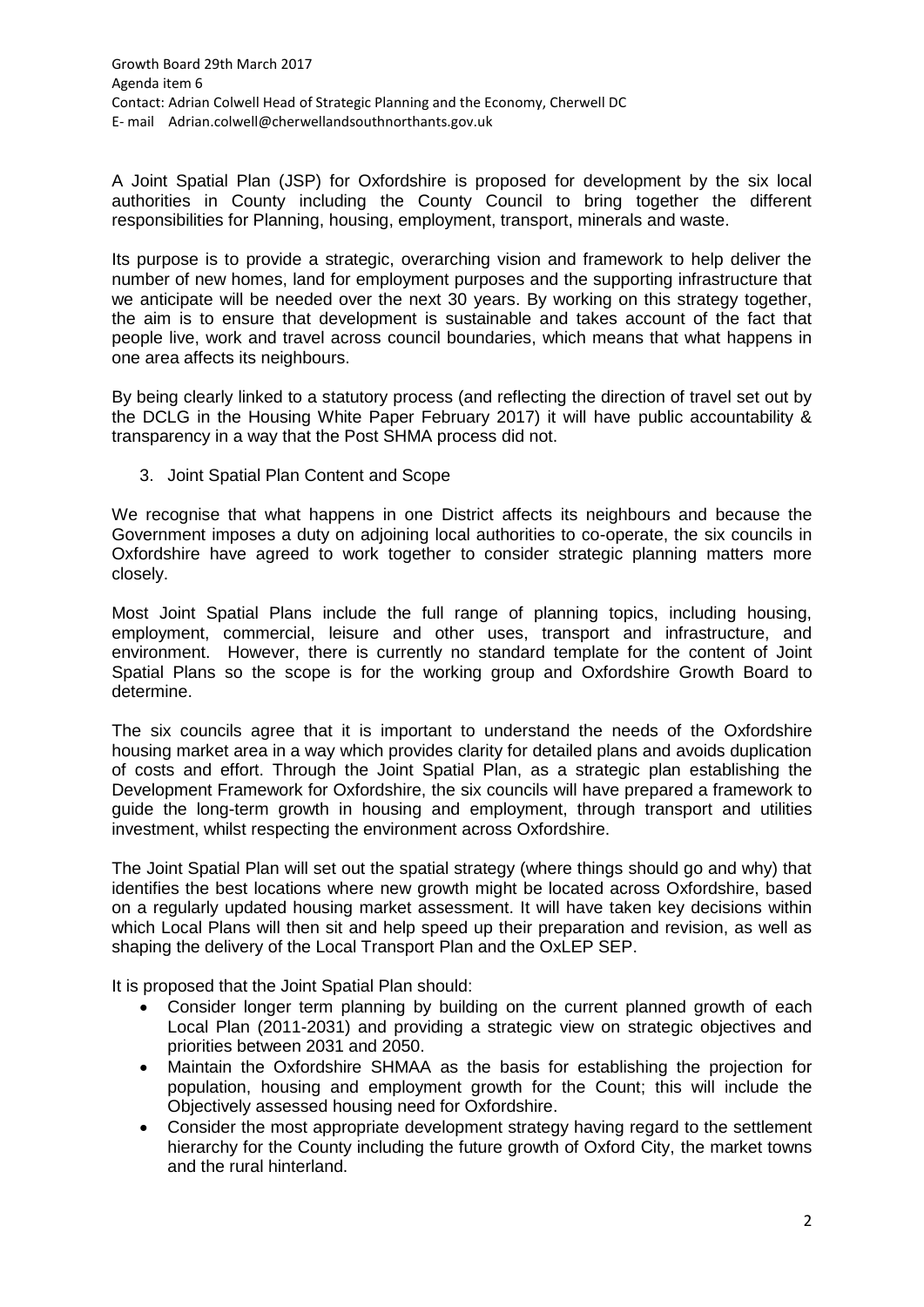E- mail Adrian.colwell@cherwellandsouthnorthants.gov.uk

- Provide the strategic basis for considering new settlements such as Garden Towns & Villages, as well as the policy lessons from newly established settlements.
- Provide a strategic view on the functioning, location and uses of the Green Belt.
- Consider all development options including the potential for development at major brown field sites, such as former military bases and power station sites across the County.
- Align with national and regional priorities including the development of the National Infrastructure Commission proposals for a growth corridor between Oxford and Cambridge.
- Consider infrastructure challenges and show their relationship between growth areas and infrastructure needs. The OxIS infrastructure assessment will be kept up to date as the basis for a countywide strategy for funding to close the gaps. It will consider the potential for increased new development in key growth corridors.
- Provide a clear framework for considering other Government initiatives and national infrastructure priorities.
- Ensure the alignment of the County Minerals and Waste Plan with the growth strategy for the County.
- Provide a strategic framework for Local Plans and the delivery plans associated with the Countywide Local Transport Plan (LTP) and provide the spatial dimension to the OxLEP SEP.
- 4. Setting a Vision and Strategy for Oxfordshire

The Joint Spatial Plan will be a high-level strategic plan that will set out a clear vision and objectives to guide the growth of Oxfordshire. It will be prepared jointly by all six Councils, through a transparent and publicly accountable process to become a Development Plan Document. It will thus satisfy and exceed the requirements of the current 'Duty to Cooperate'.

It is proposed that the scope of the plan will be:

- Identifying strategic, objectively assessed needs for the County.
- Identify any policy direction that supplements these needs aligned to national and regional priorities and LEP.
- Identify high level development strategy for meeting those needs and policy objectives.
- Significantly boost the delivery of housing including affordable housing.
- Ensuring, collaboratively, that each district meets the housing need identified in the existing SHMA for Oxfordshire building on local priorities.
- Deliver economic growth that enhances Oxfordshire's position in the world economy and collaboratively enhancing wider growth opportunities as identified by the NIC.
- Ensuring each district meets employment and economic needs building on local priorities.
- Considering the strategic spatial distribution of growth.
- Considering major regeneration schemes and any proposed greenbelt development.
- Maximising opportunities for brownfield development.
- Delivering transport improvements and transport focused development.
- Securing sustainable transport opportunities.
- Securing education, health and community-related infrastructure provisions required to support housing growth.
- Securing strategic environmental and biodiversity gains to complement growth and achieve sustainable development.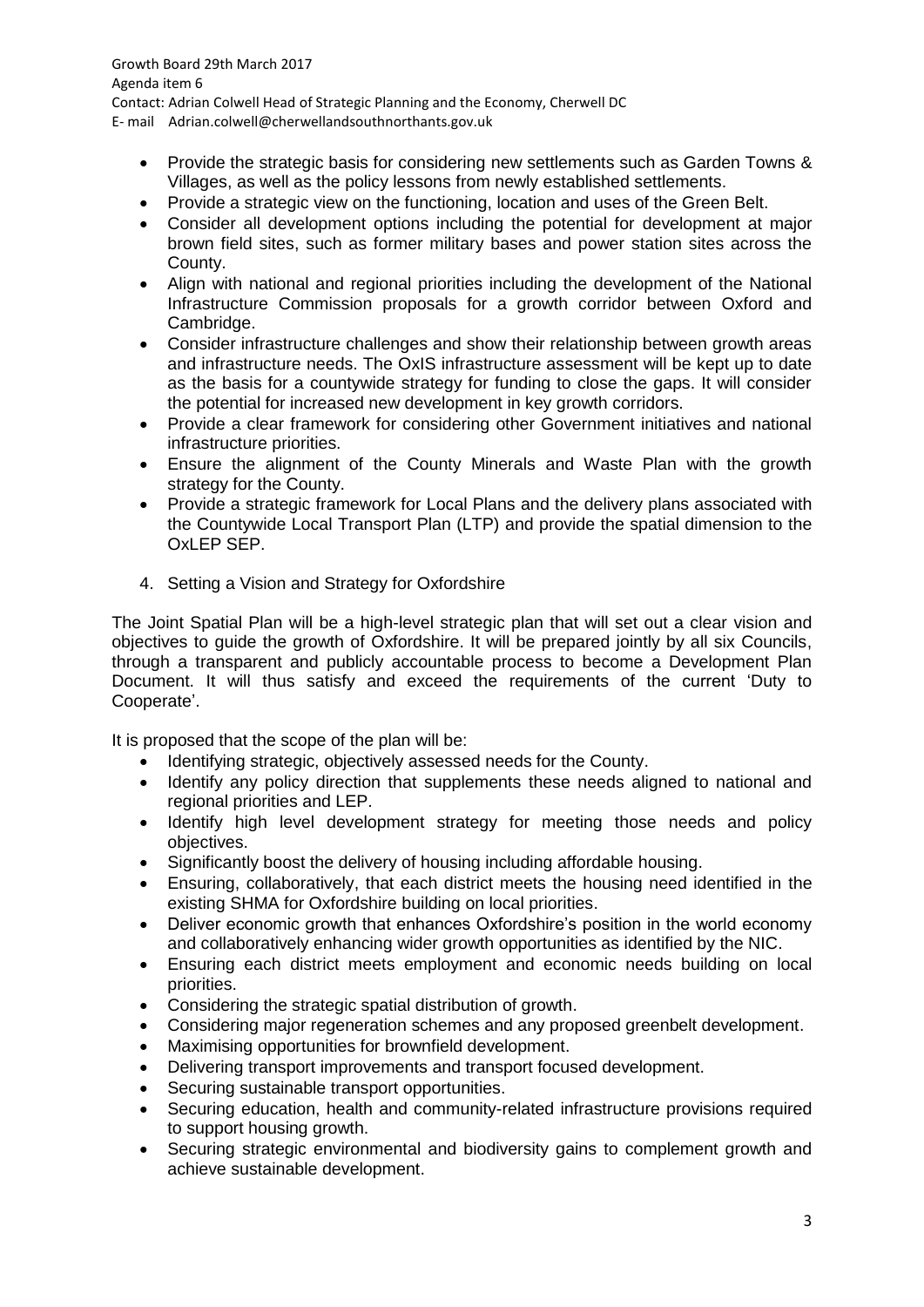The preparation will commence on a non-statutory basis, though with close DCLG engagement, so will be developed within the parameters set by the current planning system; but the Housing White Paper (February 2017) has proposed that they are put on a statutory basis. It is understood that a revised NPPF can be anticipated in summer 2017 and new planning regulations by the end of 2017. Early commencement is recommended given the scale of the tasks to be completed.

5. Joint Spatial Plan Geography

The value that the completion and adoption of a Joint Spatial Plan would bring is by covering all of Oxfordshire.

A Countywide approach will enable consideration of the alignment of the Local Plans, together with the Local Transport Plan and the OxLEP Strategic Economic Plan as well as ensure the priorities identified through the assessment of Oxfordshire's Infrastructure needs are addressed in a structured way.

6. Addressing the Oxfordshire Infrastructure Deficit

A draft strategic infrastructure framework for Oxfordshire has been commissioned (OxIS) and all Councils are inputting into this work. But more work is required to set the strategic planning framework, which the Joint Spatial Plan will bring and to demonstrate how strategic infrastructure will be planned and delivered on the identified growth corridors in a phased way.

A Joint Spatial Plan that considers long term needs will help inform investment decisions by Utilities and transport providers by providing a Development Plan Document rationale for route safeguarding, as well as the basis for bids for funding to Government and its Agencies.

7. Integrating Economic and Transport Planning

Central to the preparation of the Joint Spatial Plan (JSP) will be the alignment of Local Plans prepared by the 5 Local Planning Authorities with the County Council led Local Transport Plan for Oxfordshire and the OxLEP Strategic Economic Plan. The Joint Spatial Plan will build on existing synergies and establish framework principles for planning, infrastructure, employment and housing to deepen the alignment over the next 30 years.

While Planning Authorities and County Council work together, closer working will ensure more consistency of approach, agreement on development priories and a clear shared vision to shape planning, housing, the economy and transport decisions. For example, Oxfordshire already faces considerable challenges of congestion, limited realistic travel alternatives to car use, environmental and social challenges which affect the performance and effectiveness of our transport network.

The transport issues affect our ability to support economic growth and affects people's lives. Whilst we have had recent successes in encouraging more people to walk, cycle and use bus and rail services, congestion remains a major problem, with continued impacts on air quality and people's health.

Given the scale of the transport investment needed it is right to ensure that this is informed by consideration of choices around future growth of the City, the market towns and the rural hinterland. Investment for the long term, considering the growth corridors will be to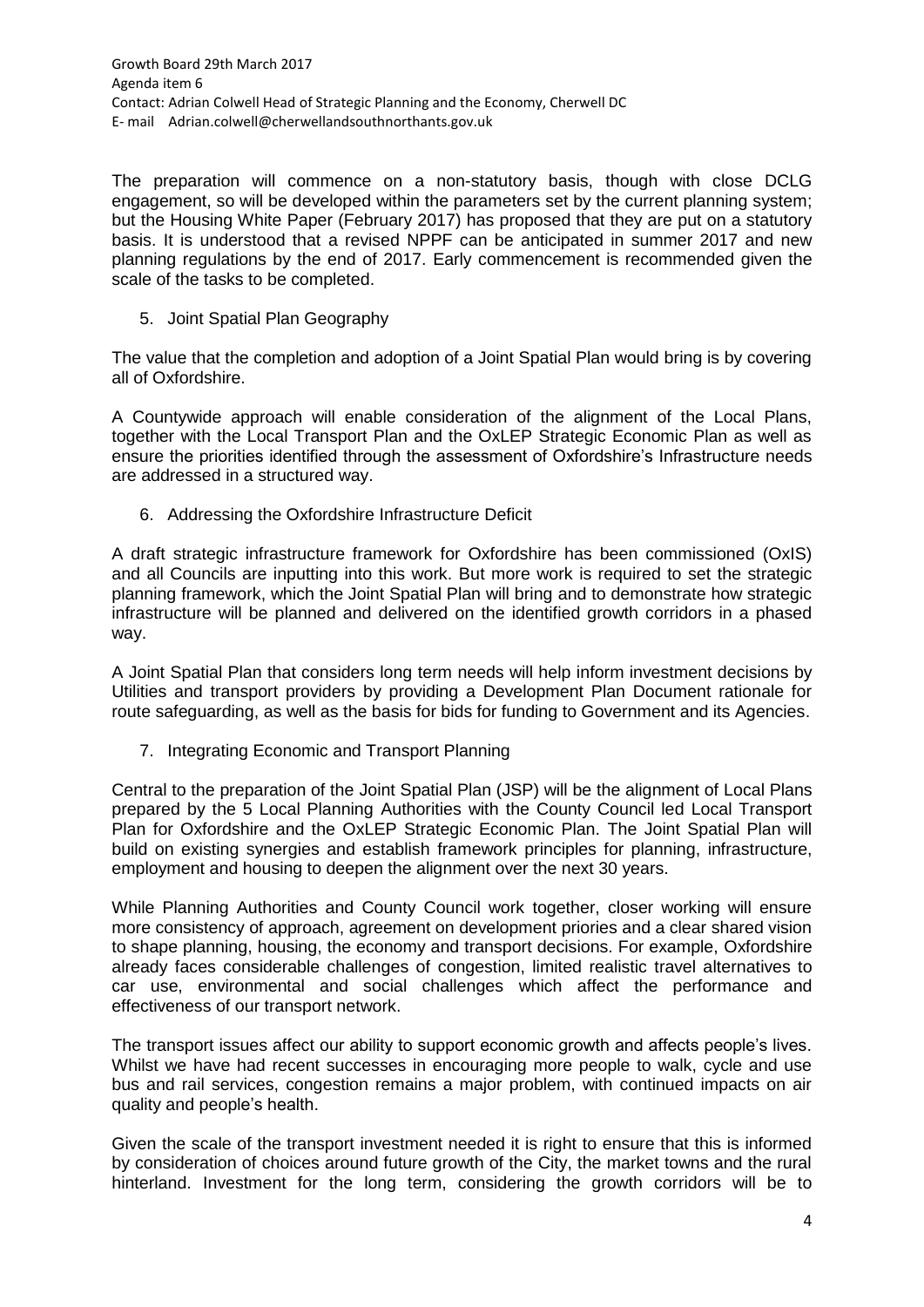encourage sustainable transport choices, reduce the proportion of trips made by car and reduce the amount of time it takes to make journeys across the network.

Through the adoption of a Joint Spatial Plan we will be able to target investment to deal with current and future challenges on the network. Measures to consider will include local bus improvements, 'Rapid Transit' routes, Park and Ride sites, new rail links, rail stations and services and cycling corridors, alongside investment in new highway links and improvements to the strategic motorway network. By taking a long term view we will be able to effectively plan for changes in the technology of travel, the changing patterns of work and be ready for them rather than just reacting.

8. Making the Most of Environment and Historic Assets

It is essential that the Joint Plan considers international, regional and local assets in a comprehensive way. These include:

- The high-quality environment of the County is an asset that draws different investment to different places, from research to the University and commerce to the City, visitors to Blenheim and the historic villages and the AONB's, to the rural hinterland which has drawn in high technology investment; the combination of high quality urban and rural areas continues to draw in high quality investment.
- The quid pro-quo to development is securing bio-diversity gains; pursuing steps to improve air quality and enhancing existing environmental and heritage assets. Without placing these concerns at the centre of our thinking, there is a real danger of a highway dominated approach causing serious degradation of the rural and urban environment and undermining the economic assets of the County.
- The Joint Spatial Plan will need to take into account the SACs, SSIs and Nature Reserves; Areas of Outstanding Natural Beauty and Flood zones.
- It will also have to have regard to 'made' Neighbourhood Plans
- 9. An Up to Date, Relevant Evidence Base

As A Development Plan Document the Joint Spatial Plan will be tested through an Examination. It will thus require a robust evidence base to justify its contents. The evidence will include:

- Drawing upon the evidence supporting each Local Plan, The Local Transport Plan and OxLEP SEP, including District based SHLAA's that inform capacity assessments.
- Drawing on the evidence prepared for the Growth Board consideration of how to address the unmet housing need of Oxford, including the Green Belt study.
- Transport assessments
- Maintaining an up to date Strategic Housing Market Assessment for Oxfordshire on a 5-year rolling programme.
- 10. The relationship to the Local Plan

The Joint Spatial Plan is a strategic plan for Oxfordshire and does not supplant the detail of the Local Plan prepared for each District. It will not make detailed site allocations, which will be for Local Plans to do. It will thus play no role in five-year land supply considerations for each District It will be the task of each council to ensure the Local Plans delivers the Joint Spatial Plan requirements and other local allocations and policies which will be required to 2031 and onwards to 2050. Adopted Local Plans will address the Joint Spatial Plan at their review points.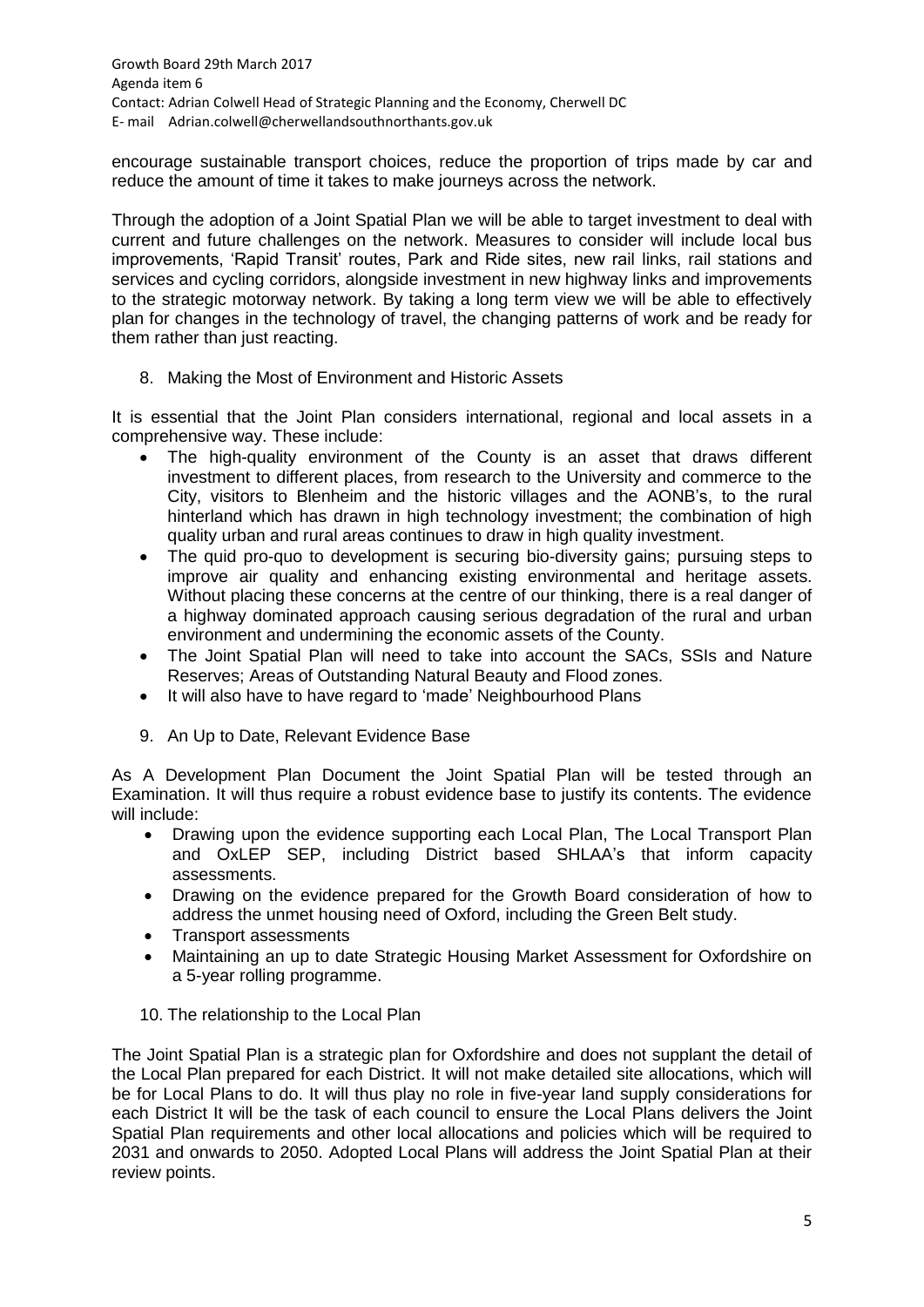On adoption, the Joint Spatial Plan will be a Development Plan Document and have force in each District and thus will become a 'material consideration' in planning matters.

This coherent, strategic planning approach will provide each authority the opportunity to have an informed Countywide infrastructure assessment underpinning its Local Plan, with the strategic directions of growth agreed between all six Councils, with none acting in isolation. It will also place the current joint working on a more formal footing, provide for a greater level of transparency in strategic decision making and more certainty for local level decision making. This is intended to lead to quicker plan making, enabling Districts to spend more time on place shaping and the quality of development, rather than arguments about Objectively Assessed Need.

11. Timescale for District Local Plans

The Oxfordshire councils are at different stages in their plan production:

- Cherwell Local plan partial review underway, planning to submit by July 2017. Just completed recent consultation on areas of search to meet the agreed apportionment.
- Oxford City Local plan issues and options consultation completed summer 2016, preferred options consultation planned for summer 2017 and submission planned for end of 2018.
- South Oxfordshire consulted earlier in 2016 on preferred options to provide 3,500 homes. Reg 19 consultation is expected in spring 2017.
- Vale of the White Horse Inspector's report published no provision for unmet need which will be covered in Local Plan Part 2/small scale site allocations. This work has commenced and expecting initial consultation in Feb 2017.
- West Oxfordshire Local Plan examination suspended, and as part of the further work required by the Inspector they are making provision for Oxford unmet need. Consultation completed on proposed main modifications including Oxford unmet need locations. Hearings expected to re-commence in 2017.

There will also be a need to take account of 'made' Neighbourhood Plans as they form part of the Development Framework for each District.

## 12. Proposed Governance

The Joint Plan will be commissioned by the Oxfordshire Growth Board, so it does not rest with any one body. A Memorandum of Understanding between the 6 Councils will initiate the project and set out how each LPA will manage their strategic relationships and issues.

The project will report to the Oxfordshire Growth Board at appropriate stages.

Given the formal legal status of the Joint Spatial Plan several issues need to be considered:

- Council endorsement and support at the right points in the timetable
- Project management and clear lines of reporting
- Clear protocols for the joint approach to communications and media management, like that put in place for the work to consider Oxford unmet need.